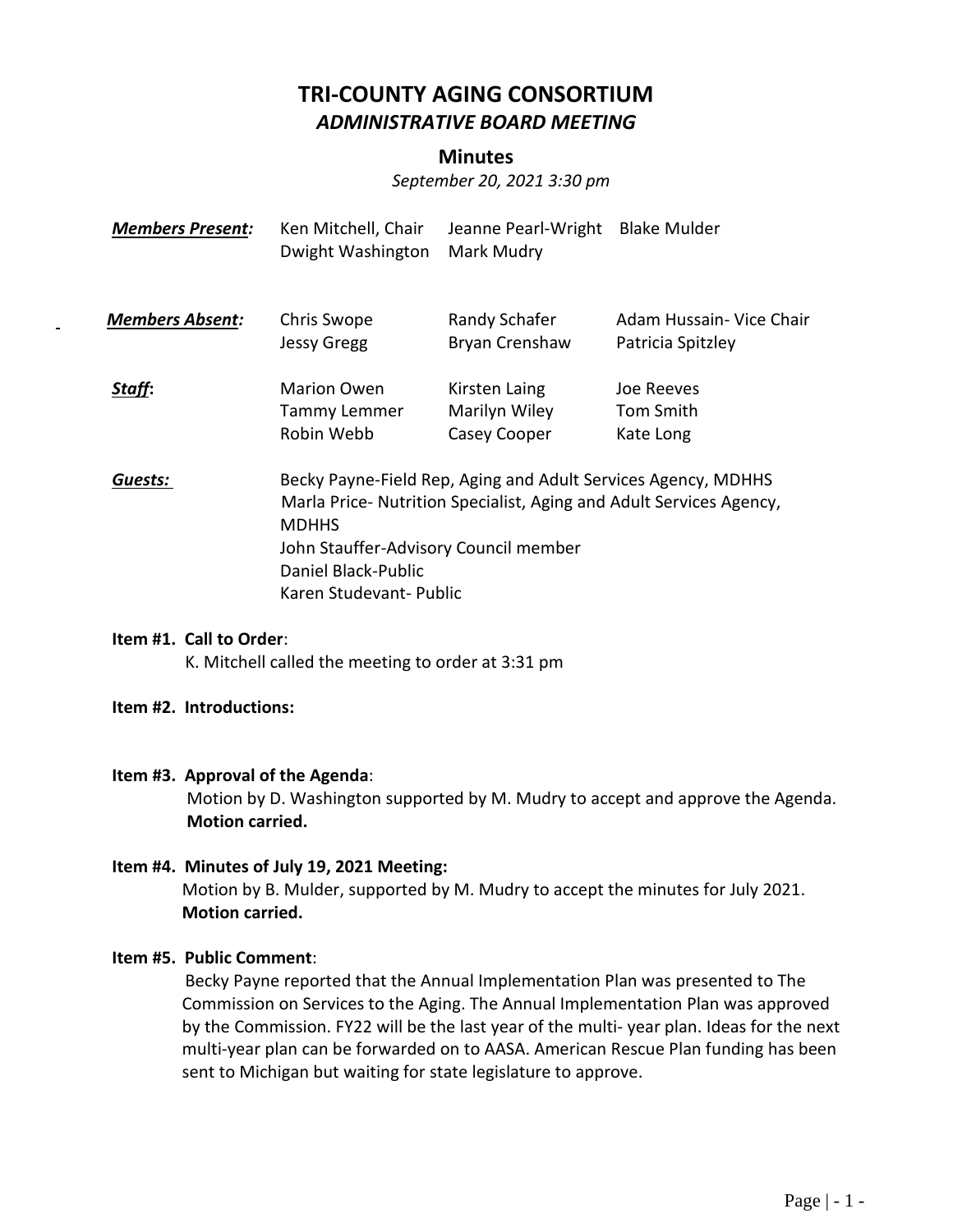#### **Item #6. Directors Report:**

## I. **COVID-19 Update**

- Many of the staff have returned to work. Many are working from home. Some employees will be working a hybrid schedule, partially in person and remotely.
- TCOA's staff COVID-19 committee recommended that staff continue to wear mask. There is also a Ingham County requirement to wear masks and require testing when entering the office.
- We are not making in-person contacts with clients but continue to maintain regular communication. Some of the Nutrition Senior Dining sites have opened as well as hot meals being delivered daily. However, we are prepared should there be a directive to cease or limit daily deliveries and close Senior Dining sites.
- The office remains closed to the public, but we are arranging appointments for those older adults who need one-on-one contact. The Community Resources Navigators continue to conduct limited in-person visits but practice safe distance and wear masks.
- Eighty-seven (87) percent of the staff are vaccinated.
- Working with state Aging and Adult Services Agency (AASA) to assist high risk (immunocompromised) residents with their vaccine or booster, depending on the FDA and CDC recommendations.

## **II. Other:**

- Favorable results from the AASA Annual Assessment.
- The TCOA FY 2022 Annual Implementation Plan (AIP) was presented to the Michigan Commission on Services to the Aging, with overwhelming approval. Becky Payne, our AASA Fiend Rep and TCOA staff provided an overview of the Plan and highlighted activities and challenges during the pandemic.
- State legislature should finalize and pass the FY 2022 budget. There is an additional \$52 million FY 2021 American Rescue Plan funds through the federal Older American Act still not allocated to the 16 Area Agencies on Aging. Waiting for the legislature to approve the \$3.2 million match appropriation to release these funds. These funds will be targeted to the senior nutrition program.
- FY 2020 annual report is available.
- Plans to reorganize and realign AASA. The AASA Director has not been replace since the former director has become the Director of Public Health within MDHHS.
- Amended budgets will be presented as well as a report and discussion regarding the MERS pension.

## **Item #7. FY 2022 Annual Contractor Grant Resolutions:**

- **A. Access Services Resolution**
- **B. Community Services Resolution**
- **C. In-Home Services Resolution**
- **D. Nutrition Services Resolution**